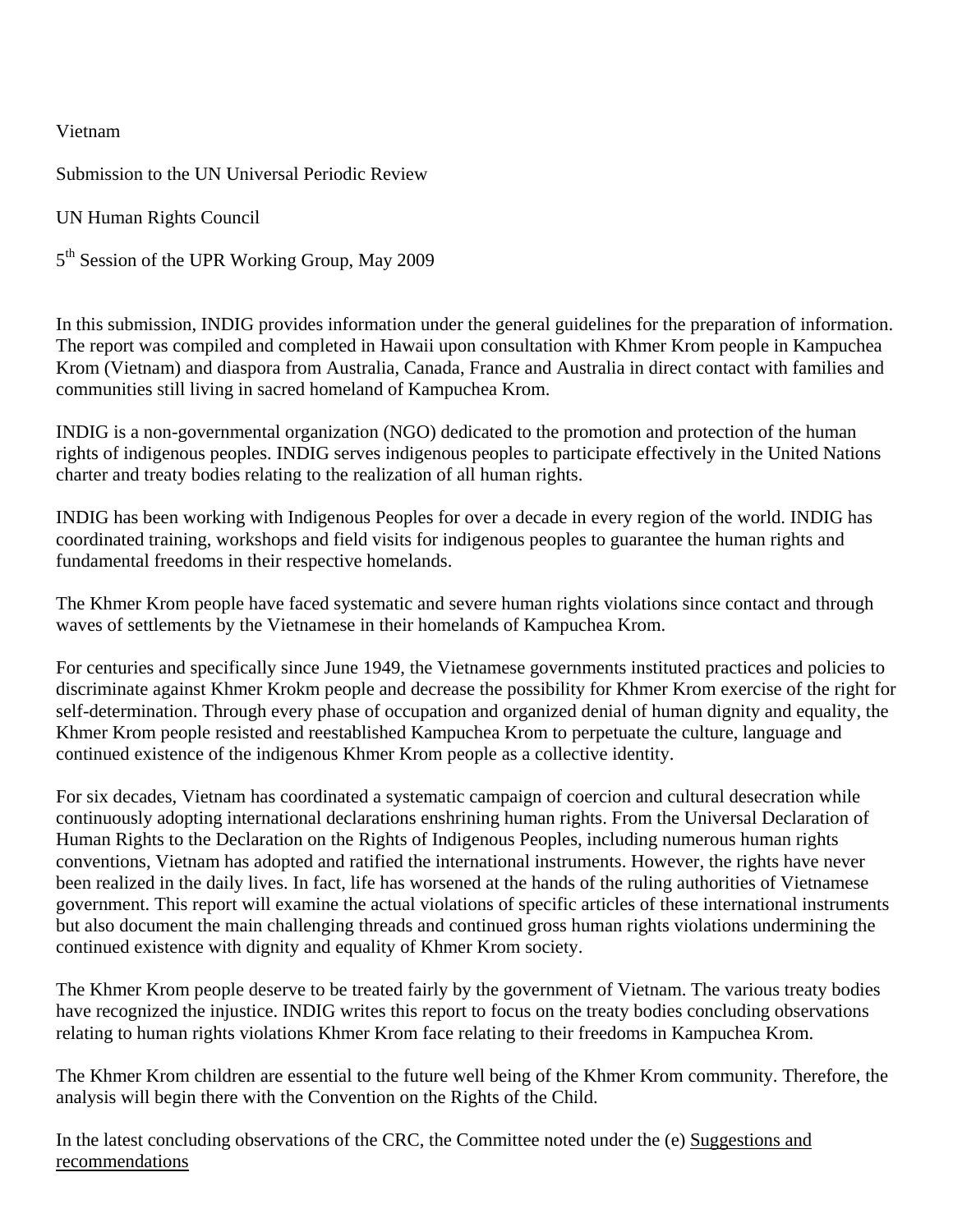70. The text of the Convention should be translated into the languages of all minority groups and disseminated as widely as possible in order to sensitize public opinion with respect to the protection of the rights of the child. The youth and non-governmental organizations could play an active role in creating awareness about the Convention all over the country.

We therefore suggest that copies of the CRC be translated into Khmer and shared with Khmer Krom children. INDIG believes that the Khmer Krom Federation and other NGOs could assist in the creation and distribution in Kampuchea Krom and the major urban areas where Khmer Krom currently reside. KKF and other NGOs should be included to raise awareness about this important international instrument. Copies of the CRC in Khmer must be distributed immediately.

In another section of the concludiong observations it is also reinforced about the distribution of the CRC. Also, there was insufficient reporting on the negative impacts from economic reform on the Khmer Krom people. The CRC must be distributed and the charges raised about the gross human rights violations due to economic reform such as blind farmers, land confiscation and shrimp-export farmers displacing traditional rice farmers. As noted in D. Principal areas of concern and recommendation, 1.General measures of implementation Committee's previous recommendations271. The Committee regrets that some of the concerns and recommendations (CRC/C/15/Add.3) it made upon consideration of the State party's initial report (CRC/C/3/Add.4) have been insufficiently addressed, particularly those regarding mitigation of the negative impact of economic reforms on vulnerable groups (para. 7), reform of the juvenile justice system (para. 8) and dissemination of the Convention amongst ethnic minorities (para. 9).272. The Committee urges the State party to make every effort to address those recommendations contained in the concluding observations on the initial report that have not yet been fully implemented and to address the list of concerns contained in the present concluding observations on its second periodic report.

There must be action on these recommendations. The questions must be raised on these important issues to make sure UPR assists in the realization of rights.

Another important point raised is the role of civil society. We encourage Vietnam to partner with NGOs dedicated to assisting in the region such as the KKF with cultural competency and connections to the people inhabiting the Mekong Delta. This spirit was noted in Cooperation with civil society284. The Committee emphasizes the important role civil society plays as a partner in implementing the provisions of the Convention, and recommends that the State party, in order to utilize such cooperation more effectively, enhance transparency and facilitate the coordination of activities undertaken together with international NGOs in implementing the Convention.

The heart of the CRC recommendations that must be implemented relate to non-discrimination and environmental health. Both are the core complaints the indigenous peoples of Kampuchea Krom have raised with the government with no response while conditions continue to worsen for Khmer Krom people. As noted

Non-discrimination 287. …Moreover, the lower level of development indicators for ethnic minorities appears to indicate the existence of some level of societal and institutional discrimination, specifically with regard to their access to health and education.

INDIG agrees with this concern and supports the recommendation below since the government has not done followup to create positive change in the lives of the children living in Kampuchea Krom.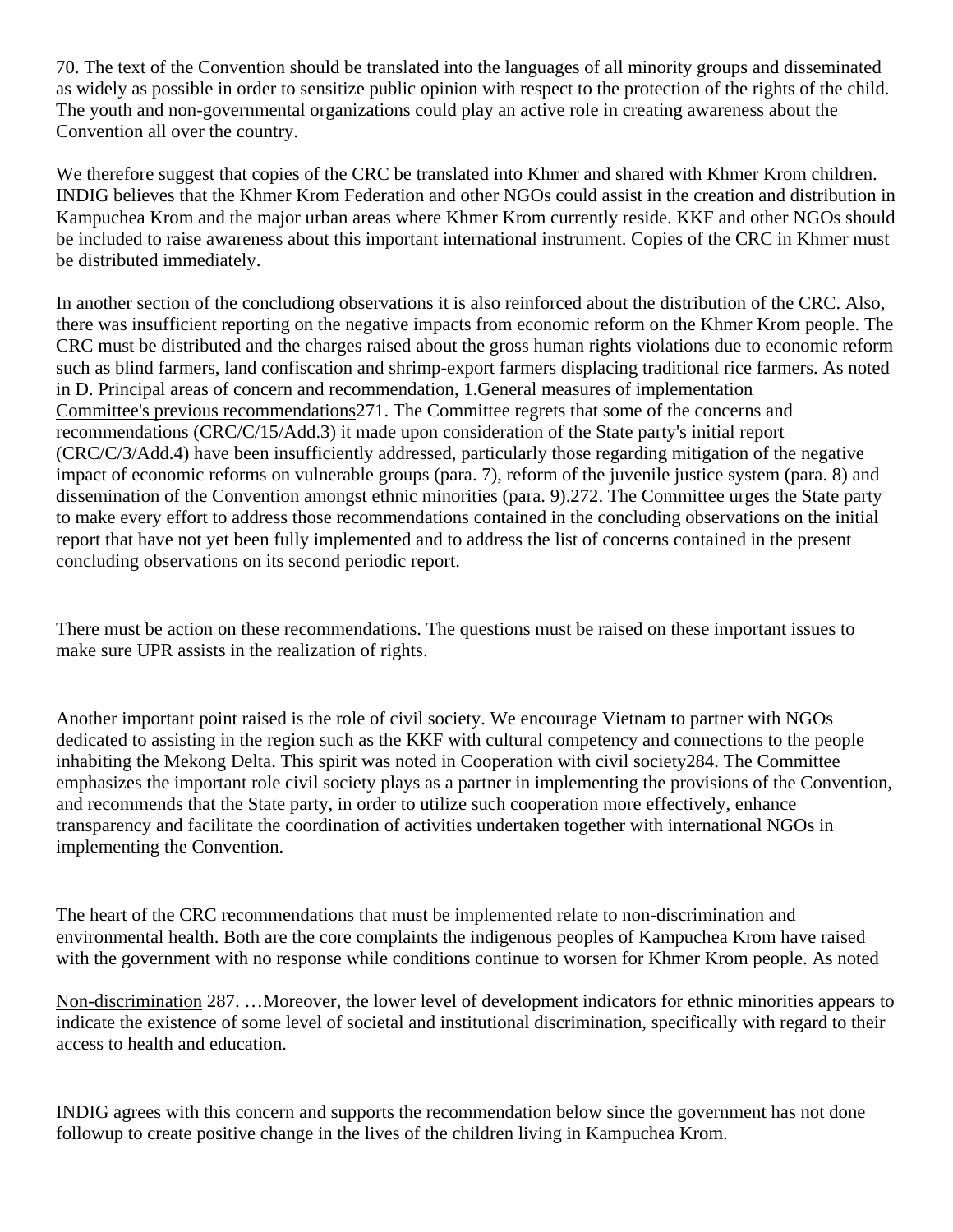288. The Committee recommends that the State party:(b) Strengthen efforts to eliminate disparities in the accessibility and quality of health care and education between regions and ethnic minorities;(c) Conduct a study in collaboration with ethnic community leaders to determine the extent to which ethnic minority children suffer from discrimination and develop policies and programmes to address the root causes of any such discrimination.Also in 305. The Committee recommends that the State party:(a) Strengthen the implementation of the National Nutrition Strategy, particularly in rural areas;

Environmental health307. The Committee recommends that the State party prioritize the construction and expansion of water and sanitation infrastructure in rural and mountainous regions and ensure that all vulnerable groups have equal access to safe drinking water and sanitation. It also recommends that the State party continue its efforts to prevent and combat the damaging effects of environmental pollution, such as chemical defoliants, on children, including through international cooperation.

While the non-discrimination and environmental health areas are significant it is also important to note education. INDIG agrees with the analysis regarding education especially in the rural areas. INDIG also supports the recommendations especially training of teachers. INDIG notes the monks in the traditional temples have provided necessary education and in the mother tongue of Khmer Krom children. More must be done to create an educational program to assure education. INDIG agrees with the Committee concerning education. As noted in the report: 6. Education312. While noting the State party's efforts to achieve universal enrolment at primary school level, the Committee is concerned that there are significant gaps in access to and quality of education between urban and rural or mountainous regions, and that the school system still suffers from a shortage of well-trained teachers and educational materials. In addition, the Committee is concerned at the low enrolment rates in pre-primary education, the high number of repeaters of the first grade and the significant disparity in enrolment in nursery schools between boys and girls.313. The Committee recommends that the State party:(a) Take all appropriate measures to increase enrolment in pre-primary education, in particular for girls and in rural areas, and ensure the right to quality, free primary education (c) Recruit and train a greater number of teachers from all ethnic minority groups and continue to provide incentives to teachers working in remote and mountainous regions;(d) Prioritize rural areas and remote and mountainous regions in existing programmes to improve the quality of teaching and the curriculum, and in the construction and development of school infrastructure.

INDIG believes there must be a focus on providing curriculum that reflects the culture of the Khmer Krom people. Also, there must be active recruitment of Khmer Krom people to a respectable percentage providing positive examples for Khmer children.

There are also significant considerations raised by the Committee on the Elimination of All Forms of Racial Discrimination. Unfortunately, there has been too little done to end discrimination against Khmer Krom by the dominant Vietnamese society. More must be done to ensure Khmer are no longer invisible in national policy. As CERD noted CERD A/39/18 (1984)356. Much of the discussion revolved around the Government's policy for the ethnic minorities. Referring to the statement that there were 50 ethnic minorities in Viet Nam which accounted for 12.3 per cent of the population, members asked for more details on the country's demographic composition. They also asked whether the various organs specifically responsible for the affairs of minorities, mentioned in the report, still existed or whether the Council of Nationalities had taken over the work done by all the other organs; what criteria governed the election of the deputies representing the ethnic minorities in the National Assembly, what the results of that Council's work were in regard to ethnic minorities and their current degree of development; and whether there were allocations of deputies to minorities or whether the deputies were chosen by a single party….Furthermore, an explanation as to which group constituted the feudalists who had oppressed the minorities in the past was also requested. Questions were also asked about the level of education and the standard of living, health and housing enjoyed by the minorities as compared with the level of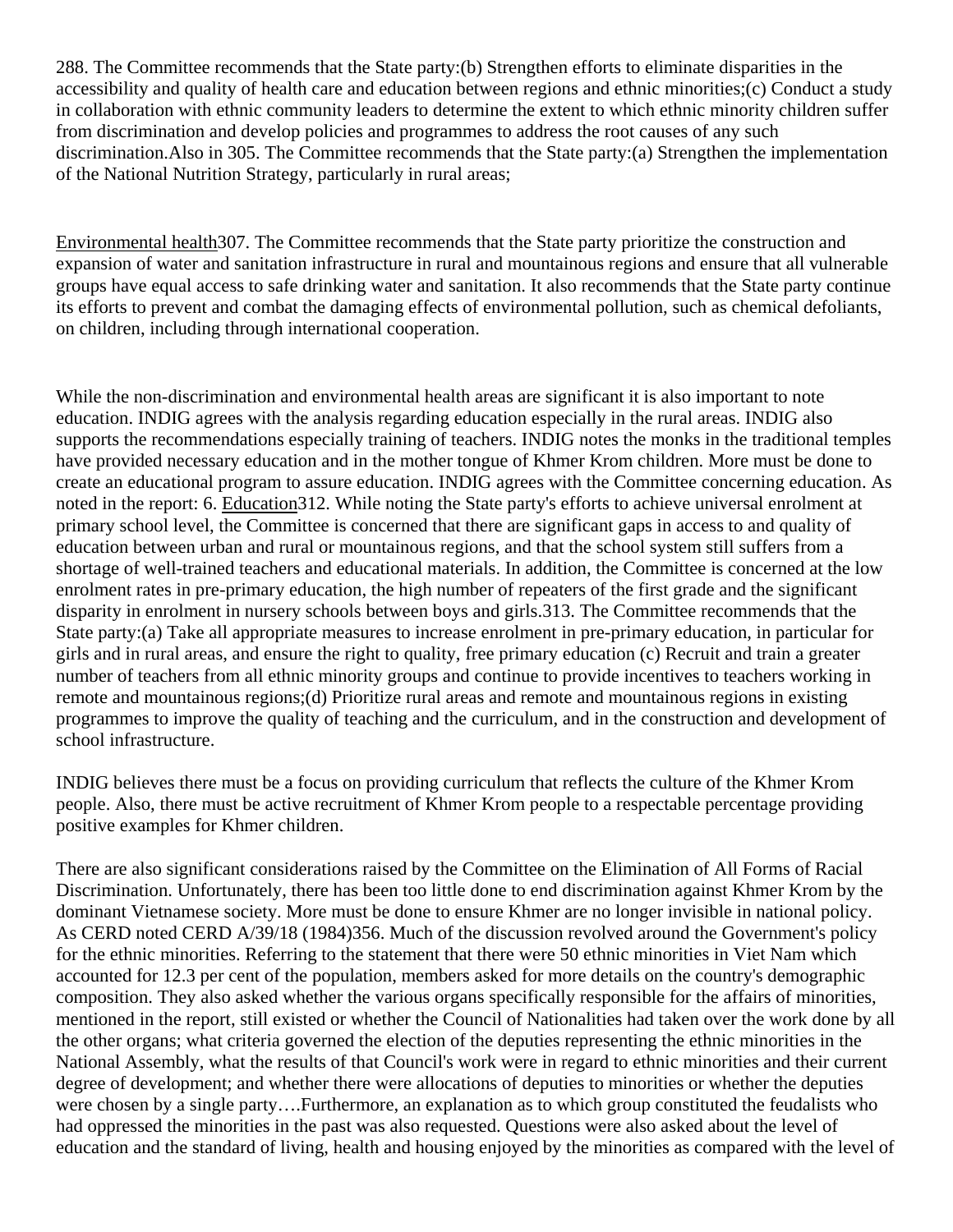income and education of the country as a whole, as well as on official languages and the languages in which education was available…One member observed that that problem was the consequence of the domestic and foreign policies carried out by the Government. Clarifications were asked for concerning the difference between nationalities and what were referred to as ethnic minorities.362. With regard to the languages spoken by ethnic minorities, he said that in many parts of Viet Nam the local ethnic minority language was the first language, Vietnamese being only the second.

Another report also specifically cited the Khmer Krom people focusing on their displacement and there has been no follow-up. As noted in CERD A/48/18 (1993)335. Members of the Committee also requested clarification on reports received concerning the displacement of populations from different regions to the Mekong Delta. In addition, concern was expressed at reports of discrimination on the grounds of regionalism, religion or mixed parentage…

The final report highlighted the grave pattern of human rights abuses the Khmer Krom have been raising with UN agencies, programs, and funds as well as the mechanisms of the human rights machinery. The Khmer Krom desire to practice their spiritual beliefs and not be persecuted for active pursuit of Buddhist enlightenment. Khmer Krom also have become a minority in their own homeland due to the waves of Vietnamese moving into the region. Ultimately, Khmer Krom desire to live in a society based on equality and understanding with respect for all inhabiting Vietnam.

As CERD noted A/56/18 (2001)C. Concerns and recommendations420. The Committee is concerned about reports of discrimination in the exercise of religious freedom by minority ethnic groups. Taking note of the response of the State party delegation denying these allegations, the Committee would request additional information from the State party on the exercise of this right by members of the ethnic minorities in Viet Nam. 421. The Committee is further concerned about the alleged population transfer to territories inhabited by indigenous groups, disadvantaging them in the exercise of their social, economic and cultural rights. The Committee requests further information on the matter.424. The Committee recommends that the State party strengthen the education of the society in a spirit of respect for human rights and in particular the rights of members of ethnic minorities.

Women face double discrimination due to their gender and indigenous origin. Khmer Krom women like the many facets of Khmer society desire their rights to be recognized in their indigenous language. INDIG supports the translation of CEDAW and its distribution to Khmer women in Kampuchea Krom. This would give life to the recommendations of CEDAW. As noted in CEDAW 13…The Committee recommends, in particular, that the Convention be translated into those ethnic minority languages with their own alphabets and that radio programmes in the languages of ethnic minorities, among other forms of media, be used in regularly disseminating information on the Convention and on gender equality. 28. The Committee expresses its concern about the situation of women in rural and remote areas, as well as the situation of ethnic minority women, who lack sufficient access to adequate health services, education opportunities, employment and credit facilities. 29. The Committee calls upon the State party to pay special attention to the needs of women living in rural and remote areas and women belonging to ethnic minorities by ensuring that they have equal access to health care, education, social security, income-generation opportunities and participation in decision-making processes at all levels. It also encourages the State party to use innovative methods to improve information on and awareness of the provisions of the Convention and of relevant laws, including the Law on Gender Equality, among women and girls in rural and remote areas and women belonging to ethnic minorities.

30. The Committee encourages the State party to ratify the Optional Protocol